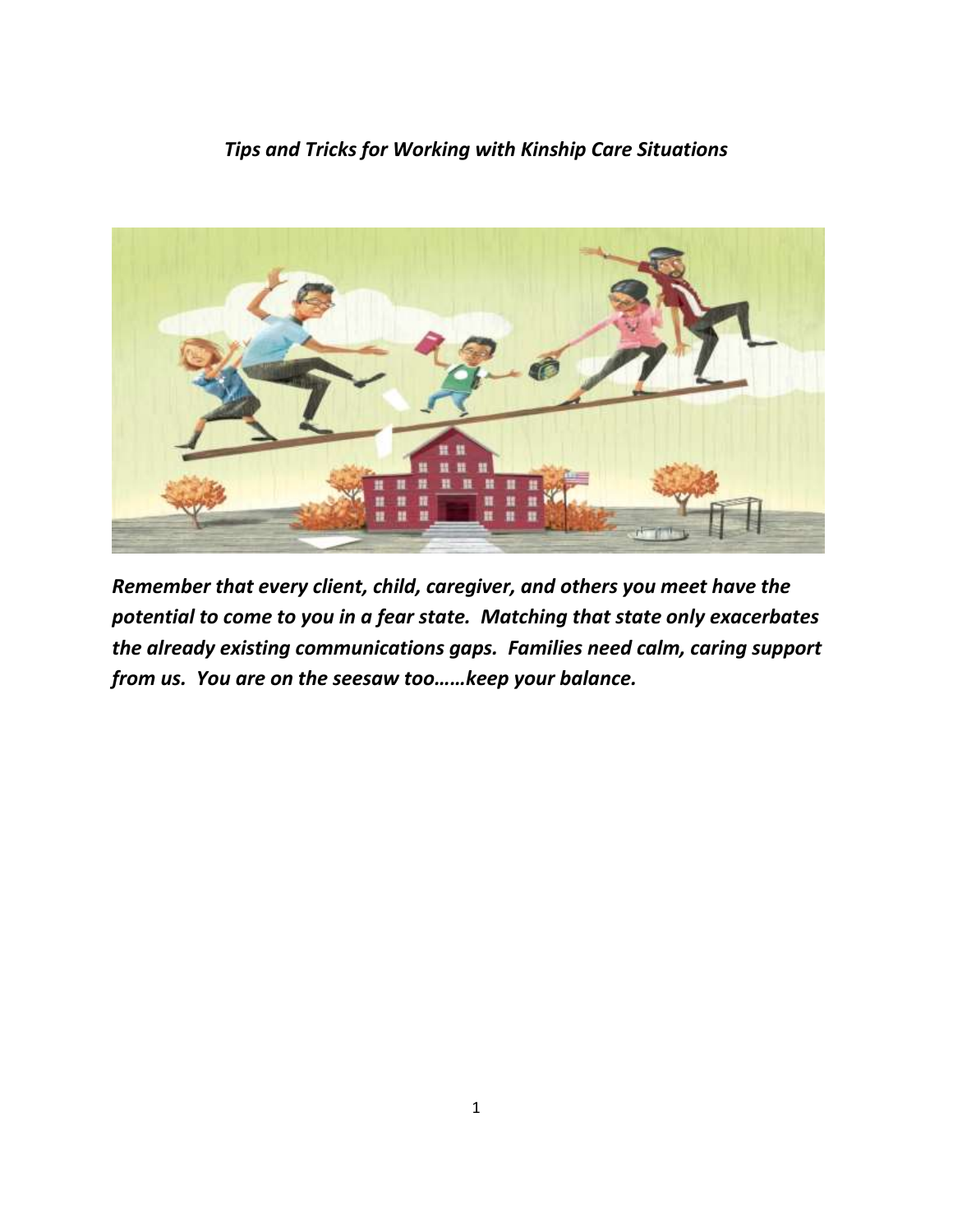*The following pages are meant as a reference guide while working with Kin Families.*

**Key points to remember:**

- **1. Every child that is living in a relative caregiver situation has moved to a new location on the family genogram. In many cases, this is also true in non-relative caregiver scenarios, when the non-relative kin is in a fictive kin role with the family. It is vital that the professional team understands the move the child has made and the change in relationships across the entire family as the result of the change in households. This should always be the starting point for any professional who is coming into initial contact with the kinship arrangement.**
- **2. We did not invent kinship care, and in fact, the foster care system is a very low end user of this type of support. Families have been doing this forever. They are the experts – not us.**
- **3. Kinship care placements of dependent children breakdown at a generally higher rate than licensed foster care placements. This is often due to the lack of support kinship caregivers are provided by the system. Professionals can prevent many of these breakdowns by developing a supportive relationship with the caregiver starting at the initial meeting. Linking Kin Caregivers to support groups and networks can also have very positive outcomes.**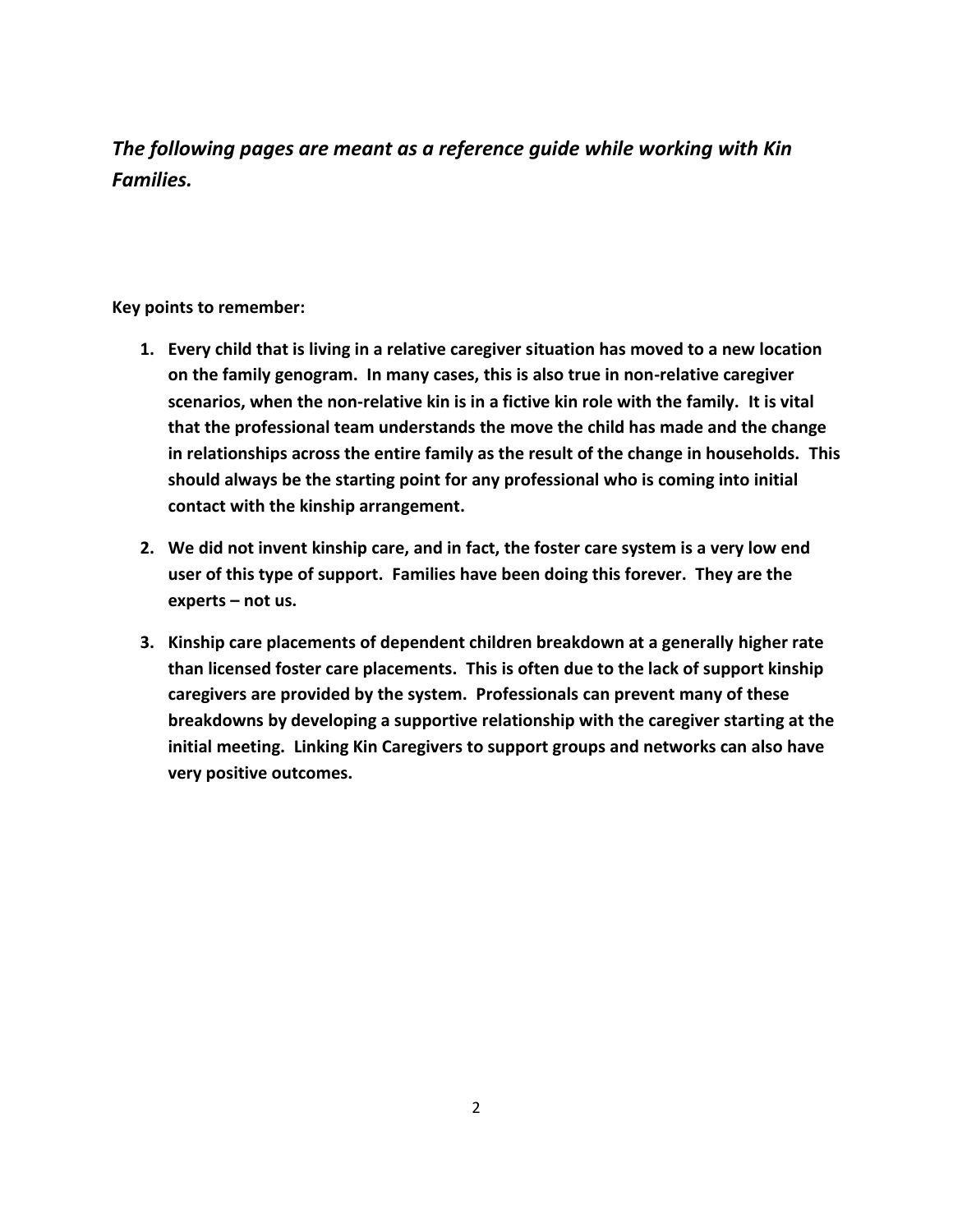# **Issues to Consider for Caregivers**

## *Interruption of the Life Cycle*

**One of the key areas of struggle for Kin Caregivers revolves around interruption to the life cycle. To be successful, caregivers must learn to cope with loss. These losses tend to include loss of privacy, future planning ability, as well as other losses and struggles individual to the family. One of the key points of consideration and observation for the professional is to understand the family's ability to cope with these losses. Can they live with the losses? Do they understand to expect the losses? What are the benefits of keeping the child with them and do those benefits outweigh the losses?** 

**Professionals can help by initiating the conversation around loss and explaining what that might mean for the family. Families are prone to find themselves trapped in feelings of obligation rather than viewing themselves as helping the children. Reframing this for families can be powerful. While it may seem contradictory, letting caregivers know that they have permission to step away from the obligation can actually calm them and help stabilize the placement. Caregivers need to understand that if they are not OK, then they can't be OK for the child. Establishing loss thresholds and giving caregivers permission to take breaks for self-care can make placements more stable. It's very important to handle these matters in the early stages of the placement rather than waiting until the caregiver is in crisis.** 

# *Issues that arise around Guilt and Fear*

**There can be a number of guilt and fear issues that confront Kin Caregivers. It may be that they are fearful of becoming involved in or contributing to the family's disruption. They may be fearful that they will end up as the child's permanent caregiver and have to raise the child. For grandparents, having to move their parental commitment from their birth children to their grandchildren can create not only their own difficulties, but may also incite more stress and dysregulation in the birth parent. These are oftentimes the same people who raised the parent. All the memories, fears and outcomes from that experience are there and ready to resurface. It's really no wonder that Kin Caregivers often come to us in an elevated fear state. Even if they parent this child more effectively than they parented the birth parent, there are repercussions from the birth parent observing this, which may also contribute to family dysregulation.** 

**Professionals who work with Kin Caregivers must understand that the change created in a family by placing a child there creates fear. Even if the caregiver is not acknowledging the fear, it does not mean that it does not exist and that the professionals should not recognize and acknowledge it. Caregivers need to recognize that they will make mistakes with this child and those mistakes are normal and a part of everyday life and learning. Thoughtful strategy and planning in the early**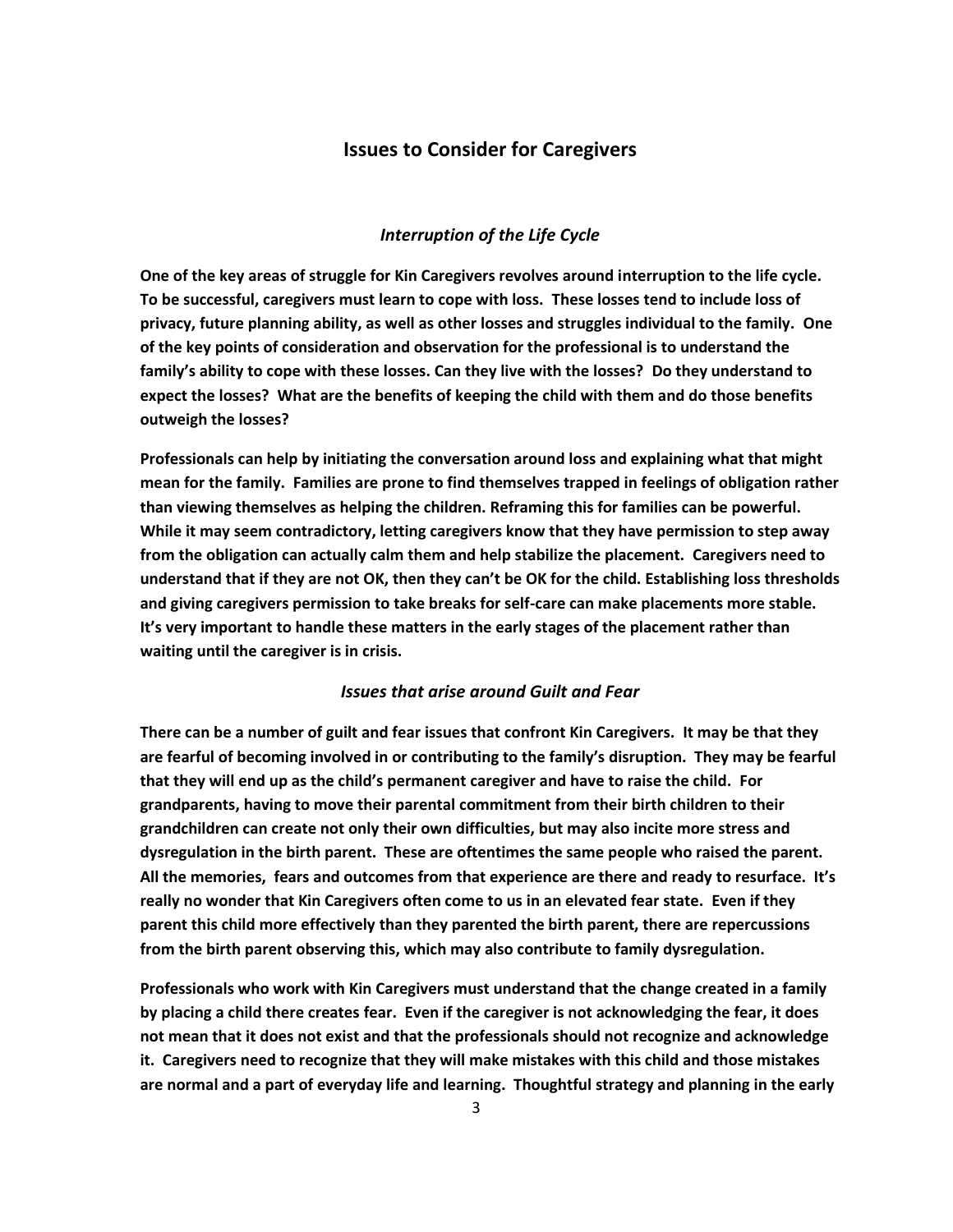**stages of the placement can alleviate much of the uncertainty and help caregivers work through their fears. There are practical decisions that can be addressed jointly by caregivers and professionals that can build relationships and begin the process of thoughtful planning. Working together with the caregivers to facilitate school placements, daycare arrangements, parental communications plans, medical appointments, and any other day to day decisions can help caregivers feel supported and more self-assured. Deciding together about how to prioritize the children's immediate needs and address those needs sets a partnership tone that can have lasting effects on the stability of the placement.** 

**Unresolved issues with birth parents are often seen infiltrating the relationships that Kin Caregivers have with the children. Tendencies toward transference of those issues and perceiving the child to be like the parent in negative ways sometimes show up. Conversations that focus on the strengths and talents of the birth parent and the common strengths and talents of the child can help reframe caregivers' thinking. When timing is appropriate, some professionals may even be able to open up conversations about the experience of knowing the birth parent as a child. Having caregivers explore the experiences and opportunities that might have resulted in a different outcome for the birth parent can sometimes help to alter negative perceptions. With grandparents, it may also be helpful to discuss changes in parenting strategy and/or techniques with this child, as opposed to those used with the birth parent.** 

#### *Issues that Arise around Role and Boundary Redefinitions*

**Helping caregivers understand role and boundary redefinitions can be vital in the early stages of placement. Caregivers are often moving from support person to primary caregiver; from advisor to decision maker; from friend to authority. This is where understanding the genogram shift in the family is important for caregivers. Absent that understanding, caregivers are prone to misunderstand children's and parents' behaviors. What may appear to be anger or threatening behavior can sometimes be just the difficulty that everyone is having in moving into their new role. These roles shift when children are moved around in the family, irrespective of whether they are understood or not.**

**Professionals can help families by explaining the way the genogram has changed. It may even be necessary to pictorialize it for the caregivers. It is not uncommon to see experienced, educated professionals have an awakening moment the first time the shift is visually presented. Once caregivers can visualize the family movement, professionals can start working with them to help them make the adjustments. Roles can be reframed and redefined. Age appropriate children can be included in these conversations to help them understand why they may feel confused. Families who continue to struggle with role and boundary redefinition may be good candidates for a formal Co-Parenting plan negotiated and facilitated by the case manager or other professional working with the family. Find out how willing the family is to support the changes and follow the**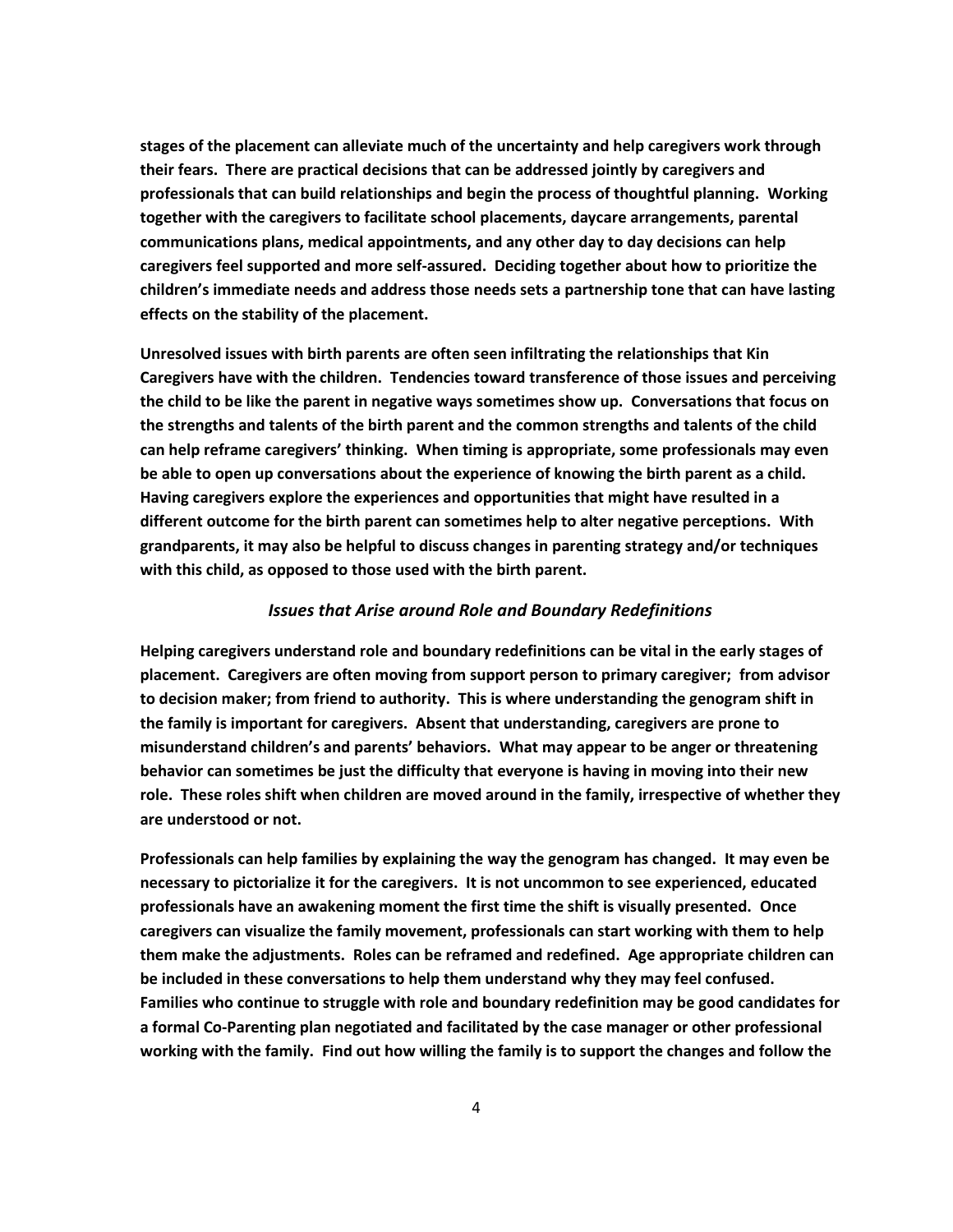**plan. At the very least, professionals should be able to see the genogram shifts and understand the impact to the family. That alone can help resolve issues when they surface.** 

## *Issues that Arise around Embarrassment*

**This may be an area that many professionals are not prepared to consider when working with Kin Families. There are many demands that the social services system places on families that have the potential to create embarrassment.** 

**Examples can include:**

- **Having to ask for social services (Medicaid, Food Stamps, etc)**
- **Involvement with social services agencies and the Courts**
- **Having to disclose or discuss negative information regarding the birth parent during Court, staffings, etc.**
- **Having to explain to friends and others in the community why they have the child rather than the birth parent**
- **Having to explain to the child why they are not with their birth parent**

**Families often face these issues without assistance – oftentimes because the social services system simply expects families to accept these situations. Families are often not prepared, and may not have even considered the possibility of these situations. Additionally, families may have little idea how to navigate the complexities of the social welfare system.** 

**Early in the placement, the professional helping the family can introduce these expectations by opening up conversations around what the family might expect to encounter. Being open about potentially embarrassing and uncomfortable situations can help caregivers with expressing their own feelings. Professionals also have an obligation to demystify the system for caregivers. Educating on processes, utilization of resources and appropriate responses to system intrusion on their lives can help minimize the negative impacts of difficult situations. One of the most important practices for professionals to regularly employ is the clear setting of expectations when it comes to assistance. Ensuring that caregivers know exactly what they can expect, from whom they can expect it, and how much they can expect can be powerful in preventing future problems. An often overlooked and valuable added service that professionals can provide to families is true facilitation. Willingness to accompany caregivers in the early stages of systemic learning as well as coordinating services can have a very positive impact on the caregiving experience. Professionals who take the time to ensure that caregivers are comfortable with system usage and navigation will find that time paid back to them over and over in the form of minimal issues and reduced placement breakdowns.**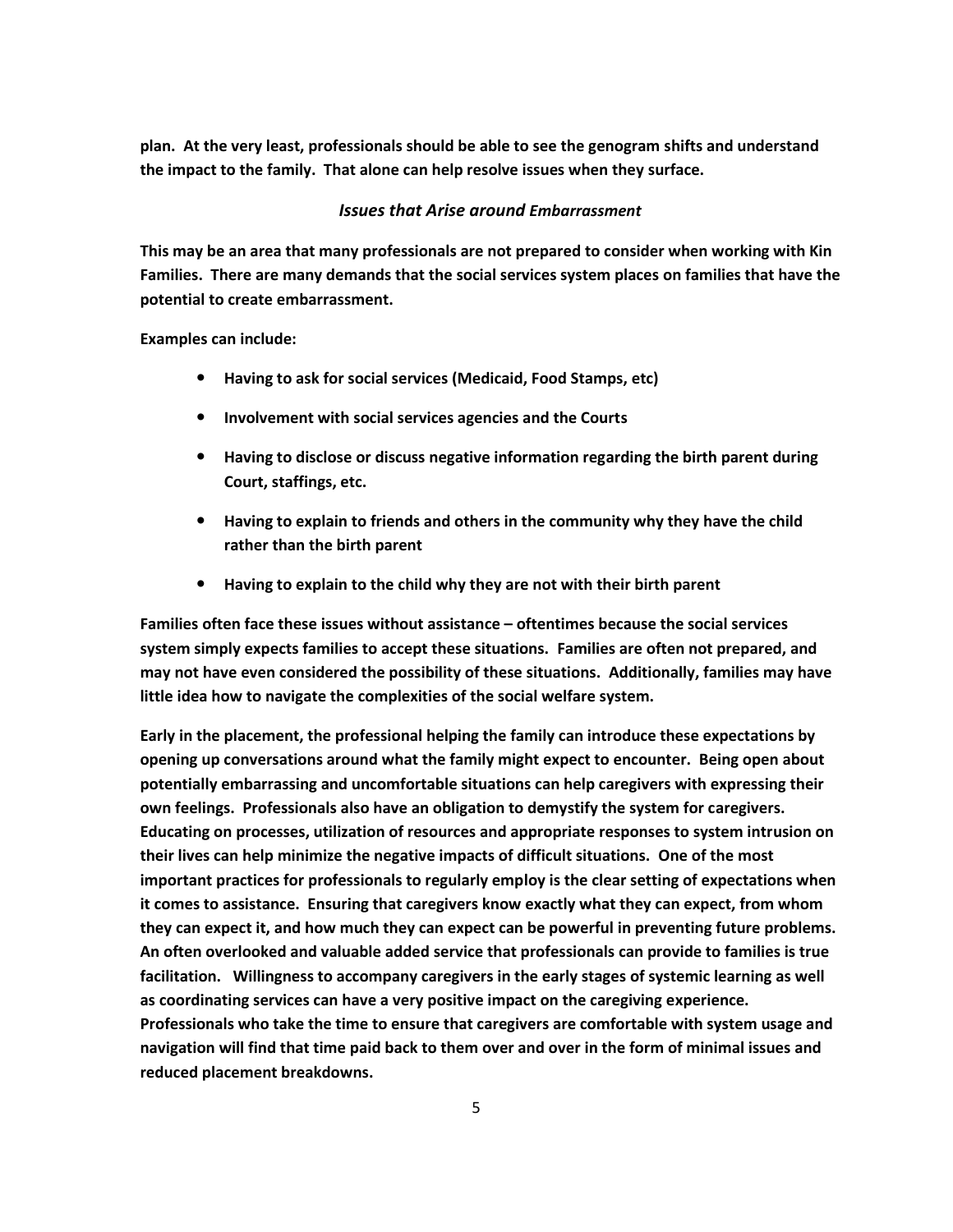## *Issues that Arise around Family Loyalty*

**Family loyalty is an interesting topic. What our families sometimes view as loyalty can actually be a learned protective behavioral response to systemic intrusions. Caregivers can also be very sensitive to their role with regard to usurping the birth parent. Caregivers may view disclosure of information to professionals as an act of disloyalty to the overall family – even when that disclosure might help professionals help the parent. It is important for professionals to be aware and respectful of family loyalty, while at the same time helping the family to understand how it can get in the way of progress toward reunification and/or caring for the child.** 

**Here are some key questions and thoughts that professionals might be able to use with caregivers when encountering barriers that are generated by family loyalty issues.** 

- **Who is less able to help themselves?**
- **Whose turn is it now?**
- **You may lose both if you try to save both.**
- **Who deserves your help first?**
- **Who does the agency need to see you caring for first if you want to keep this child in your care?**

#### *Child Rearing Issues and Questions*

**Some of our caregivers may not have cared for a child for some time. Updating, recalling and learning child rearing methods may be needed for the caregivers. Many of our caregivers may be completely unfamiliar with the concept of Co-Parenting, or other parenting practices that have come into use in recent years. Additionally, many of our caregivers may be unfamiliar with the impact that Adverse Childhood Experiences (ACEs) have on the brain and behavior. Caregivers may, on some level, have difficulty with understanding and validating the child's trauma history. Helping the child with education may present caregivers with challenges. Some may not have a great deal of educational history themselves. Some may have simply been away from school for so long that their skills are not up to date. Sharing parenting decisions with social service agencies presents an entirely new set of dynamics into the parenting scenario that our caregivers may be unprepared for. Raising children who may need medical or therapeutic interventions and children with special needs may also pose issues for Kin Caregivers. Essentially, it may be fair to say that**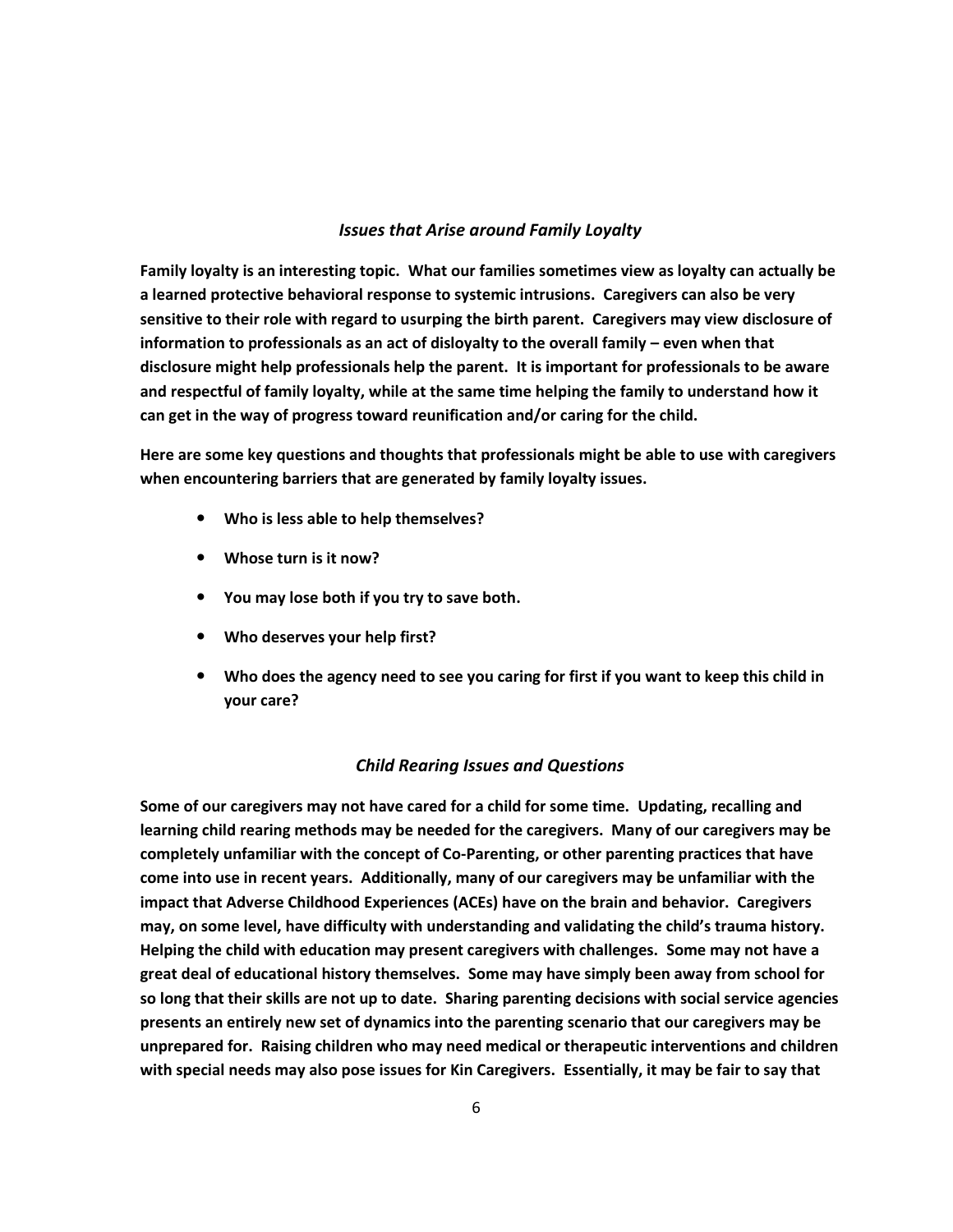**some of the requirements in this area that much of society takes for granted may create difficult scenarios for our caregivers. Social service professionals should, at the very least, be prepared to ask about these situations and to assist caregivers with useable ideas.** 

**Addressing these questions with the caregiver is a useful first step for the professional. It's normally a good idea to encourage caregivers to first give their instincts and knowledge a chance. However, if issues continue, working with caregivers on alternative strategies is a good next step. Professionals can help teach caregivers how to set out criteria with regard to schooling, behaviors (public and in the home), curfews, etc. Once criteria are set, the professional can help the caregiver with learning to measure outcomes. Setting out timetables for success during the early days of the placement can help by limiting problematic scenarios later on.** 

**Caregivers should also work on developing clear ideas about what types of skills and qualities they want the child to have. What do they themselves value as life skills? Working with caregivers to develop healthy and age appropriate outcome targets can lead to more stability and stronger coparenting partnerships. Age appropriate children can easily be included in these conversations and can help with goal and target setting.** 

#### *Issues that Arise around Anger and Resentment*

**There are any number of reasons that underlie anger and resentment in Kin Caregivers:**

- **At the birth parent for being absent and non-contributing**
- **At the birth parent for attempting to regain custody or to intervene in the parenting situation**
- **At the birth parent for sabotaging in order to regain parental attention**
- **At case managers, agencies, etc. for any number of reasons**
- **With themselves for their contributions to the situation**
	- **Did they fail as a parent?**
	- **Have they allowed themselves to be taken advantage of?**

**Professionals can assist Kin Caregivers with understanding and dealing with anger issues in several ways. Acknowledgement that the anger and/or resentment exists is certainly a good first step. Clarity in understanding the underlying causes is beneficial, but may not be an area that caregivers are ready to explore early in the placement. These issues might be more easily ferreted out later on. Professionals can help caregivers acknowledge that they are on some level being used by the birth**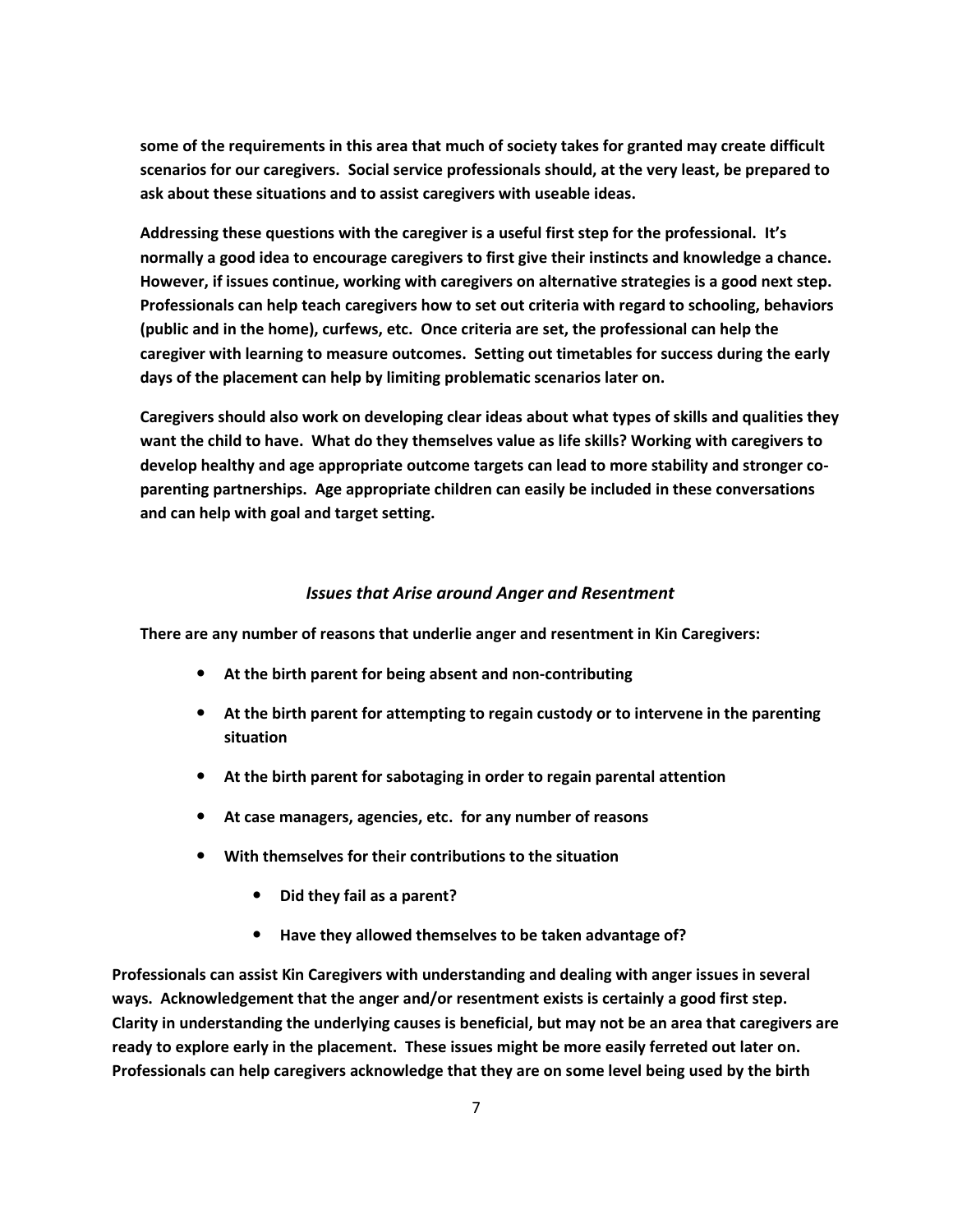**parent, but by allowing this they are helping the child. Research indicates that success in stability of Kinship placements often correlates to the availability of and participation in quality support groups by the Kin Caregiver. Professionals would be wise to seek out support groups in their area and encourage caregivers to participate. It can provide them with an outlet for frustration and story sharing. In many cases support networks are formed through these relationships. Many foster parent associations accept Kin Caregivers into their membership or have an ancillary arm for Kin Caregivers.**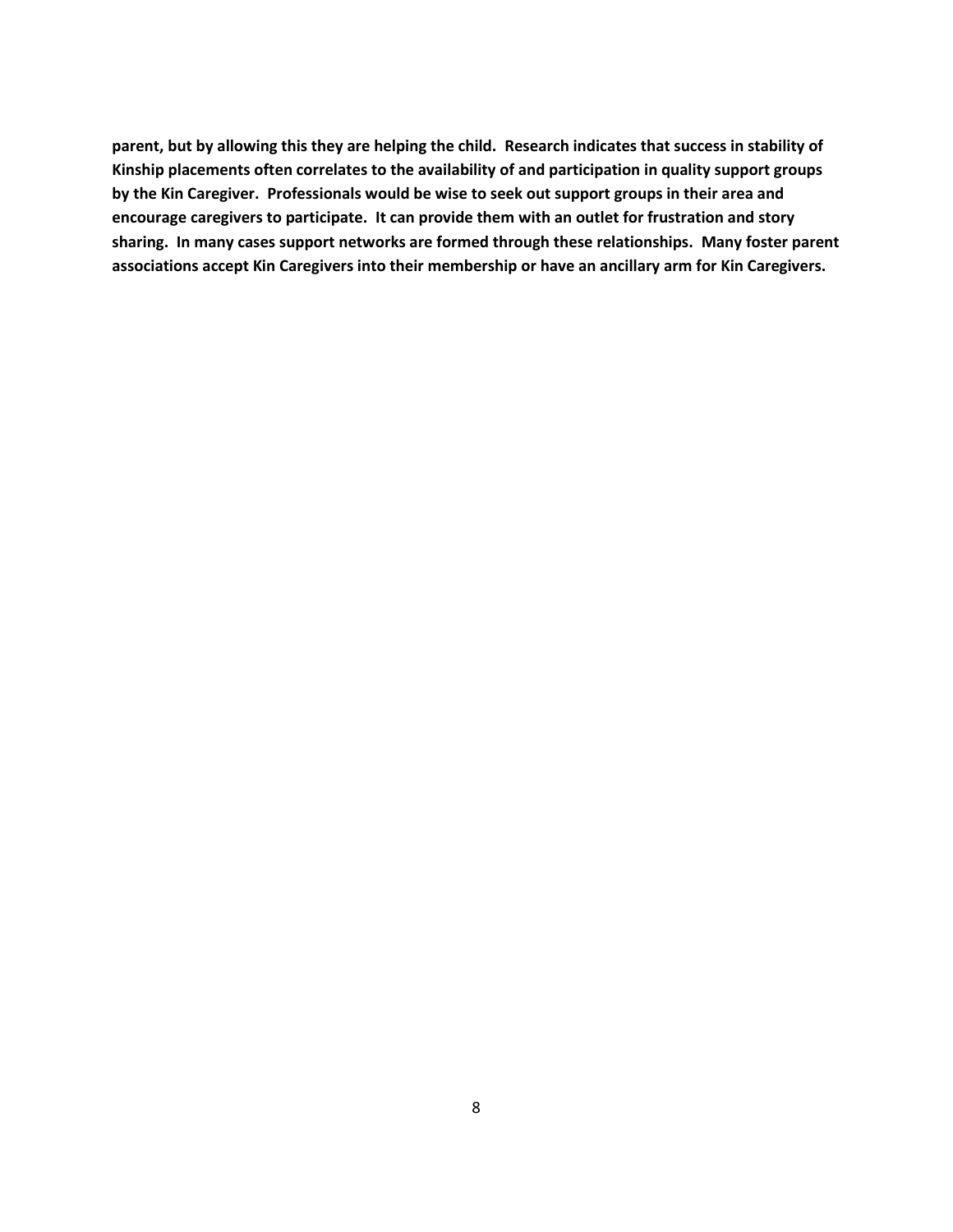# **Issues to Consider for Children**

#### *Issues that arise around the emotional impact of being removed from parents*

**While it may at first be obvious that children who have been removed from their parents are probably suffering from loss and separation/emotional detachment issues, understanding how to approach this with children is not always quite so obvious. Many of our children are attached to therapists, and so at times these issues can be addressed through that relationship. However, caregivers are with the children every day, and they may also need some skill building in this area.** 

**First and foremost, helping a caregiver to understand the concept of loss and separation for a child can be powerful. Some caregivers may feel threatened or hurt if the child does not display gratitude for being cared for or if the child is resistant to their attempts to parent. Caregivers need to understand that the child is in a grief and loss situation. Explaining to caregivers how that affects the child may help them understand the behaviors through a different lens. Teaching caregivers how to acknowledge the child's feelings and show the child how to appropriately express grief can help the child.** 

**Another reaction from children that may be apparent to the professional, but perhaps not for the caregiver, is rejection and abandonment. Children may feel unwanted by parents who have chosen a particular lifestyle over parenting them. They may feel as if the parent has given them away. Helping caregivers acknowledge the child's feelings is a good start. Caregivers can help children by ensuring that they understand they are not responsible for their parent's situation and have no blame in the family's problems. Being honest in an age appropriate way with children as to the reason they are with the caregiver is very important. Keeping those conversations framed in an age appropriate cause and effect scenario is also very important. A statement such as "your mom is having some issues with using drugs right now, so for the moment it's better that you live with us" can help a child with framing the situation. A statement such as "your mom would rather take drugs than take care of you", will only further damage the child. Most importantly, all of the adults who are responsible for the child's care must ensure that the child feels welcome and wanted where he or she is.** 

**Embarrassment can affect children just as much as it affects caregivers; although the reasons for their embarrassment may be different. Children who are being raised by someone other than their birth parent may be targeted with questions by other children, or even by otherwise well-meaning adults. Visible differences and/or age disparities can sometimes be an indicator of a non-parental relationship that children are more acutely aware of than the adults who care for them. Children may at times also be limited or unable to participate in normal parent/child activities because they are not with their birth parent. Caregivers and professionals can work together to help prepare children for**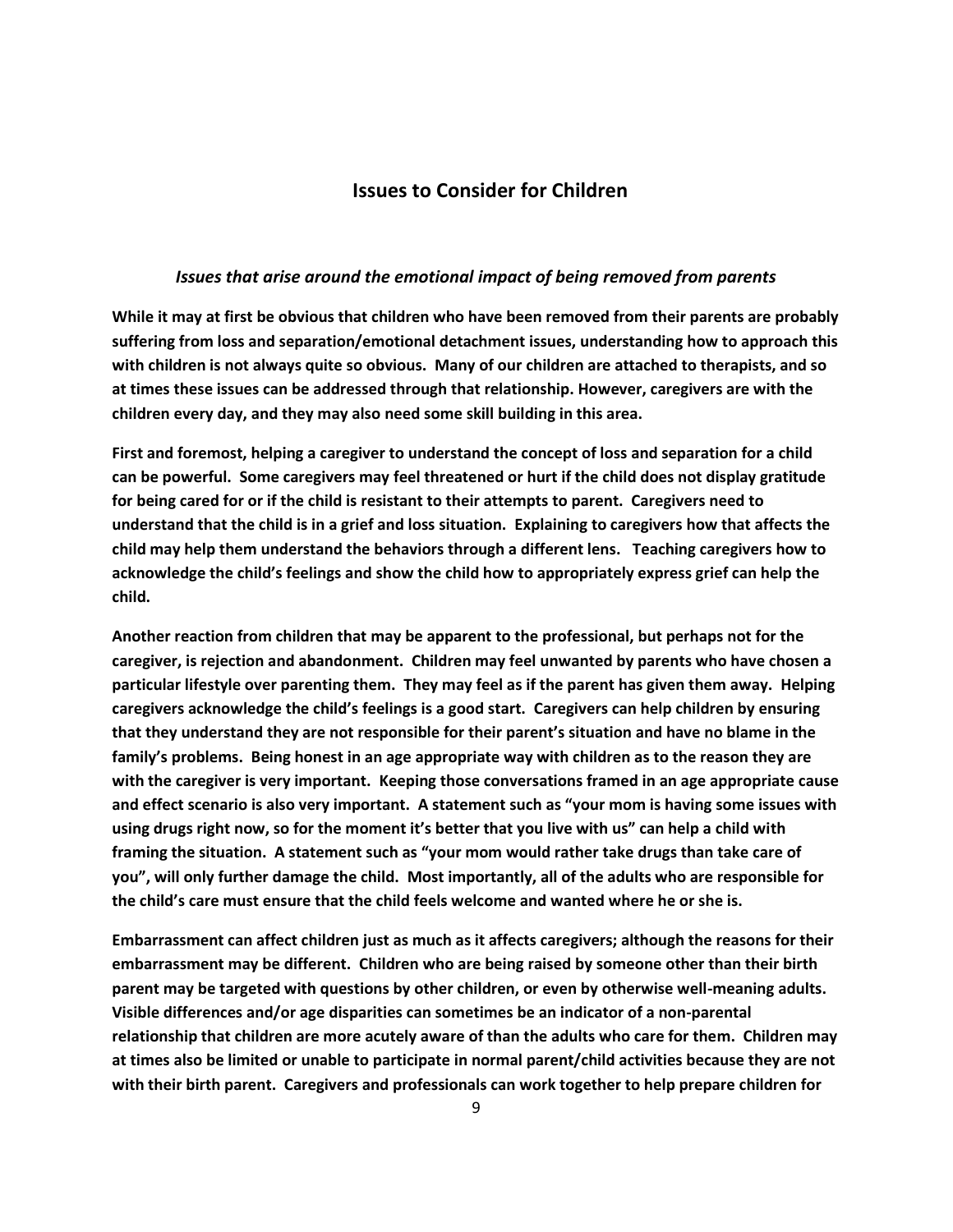**potentially embarrassing situations. Children, when asked, can be forthcoming about which situations or questions they find embarrassing – such as "who do they live with?" "Where are their parents?" "Why are their parents never around?" Preparing children in advance with a repertoire of responses can help children navigate the water. Children should also know when to explain something and to whom. They also need to know when a response or explanation is not required.** 

**Anger, fantasy, fear, and a host of other reasons sometimes cause children to deliberately sabotage a placement. There is any number of ways kids sabotage placements, and case managers have to deal with it every day. Many times, children fantasize that sabotaging this placement will result in their going back home. Recognizing the behavior and talking it through with the child can be vital to success. Some strategies might include:** 

- **Engage the child in a discussion about their goals**
	- **Where would you like to live and with whom?**
	- **What does everyone need to do in order to reach your goals? Put it in writing**
	- **Acknowledge the child's power in the situation and his/her responsibilities in helping meet the goals**
	- **Discuss how acting out can distract others from doing their part**
	- **Why the sabotage? Are you trying to disrupt this placement? Are you trying to avoid going home? What's your goal with this behavior?**
	- **If your parents can't take care of you will you allow someone else to take care of you? Who?**
	- **Allow the child to express hopes and goals**
		- **I hope so, but if not, then what?**
		- **What does everyone need to do in order for your hopes and goals to come true?**
		- **After you do your part, how long will you wait for others to do their part? How many chances will you give them?**
		- **What's your other plan, just in case?**